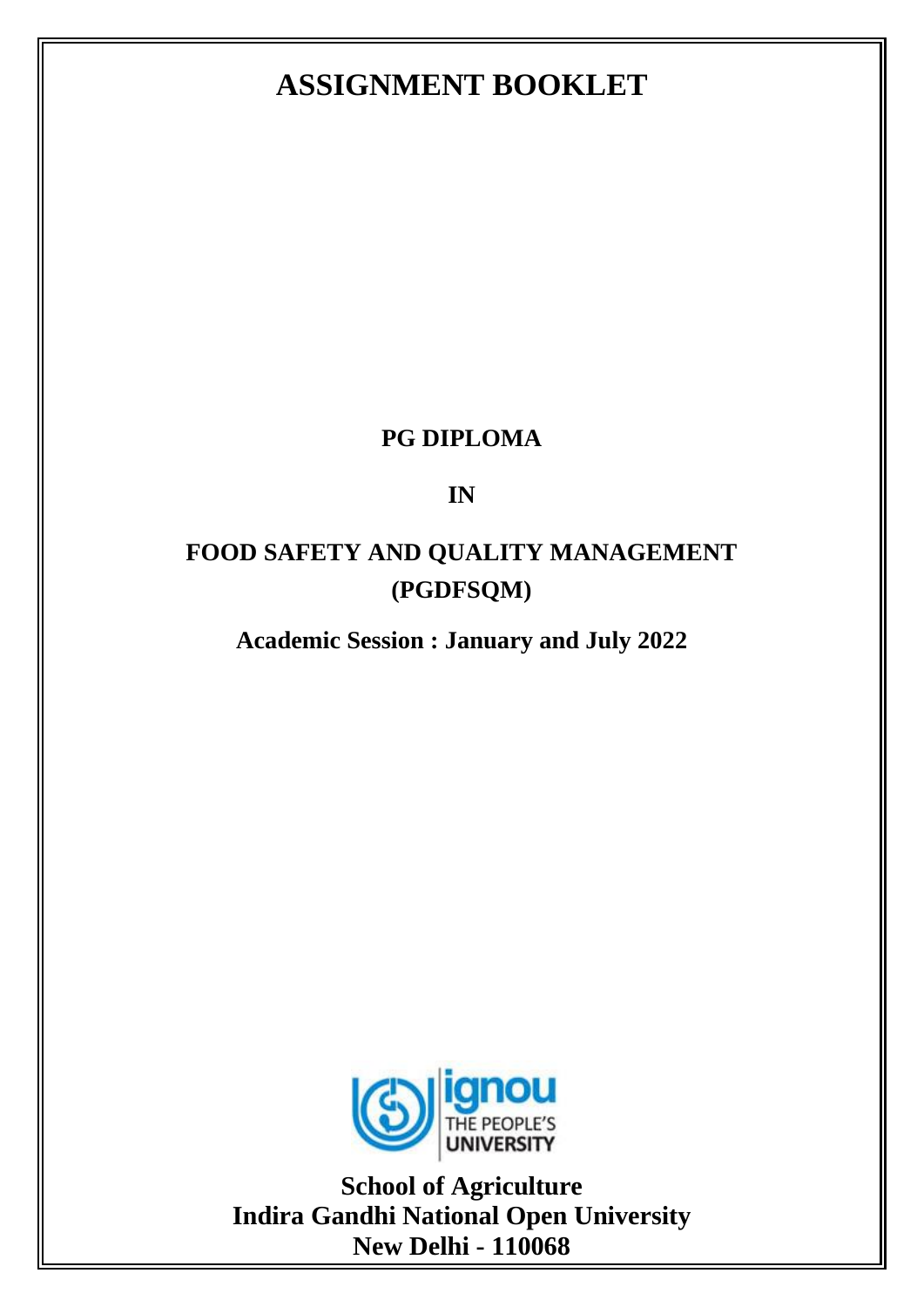Dear student,

As you are aware that for theory, the weightage to the term-end examination will be 70% and the weightage to the continuous assessment will be 30%. The continuous assessment is in form of assignments. There is one assignment for each course i.e. total five assignments for the programme. Each assignment will be of 50 marks which ultimately will be converted to have weightage of 30% of theory. Instructions to format your assignments are as follows:

#### **Instructions to format your assignments**

Before attempting the assignments, please read the following instructions carefully.

1. On top of the first page of your answer sheet, please write the details exactly in the following format.

| (Name and Code) |  |
|-----------------|--|

#### **Please follow the above format strictly to facilitate evaluation and to avoid delay.**

- 2. Use foolscap size paper for writing your answer.
- 3. Leave 4cm margin on the top, bottom and left of your answer sheet.
- 4. Clearly indicate question no. and part of the question being solved while writing answers.

| <b>Assignment No.</b>                   | <b>Last date of submission</b>                          |                                                           |
|-----------------------------------------|---------------------------------------------------------|-----------------------------------------------------------|
|                                         | (For January, 2022)                                     | (For July, 2022)                                          |
| Assignment 1 (MVP-001) and 2 (MVPI-001) | 30th August, 2022<br>(Before submission<br>of TEE Form) | 28th February, 2023<br>(Before submission<br>of TEE Form) |
| Assignment 3 (MVP-002) and 4 (MVP-003)  |                                                         |                                                           |
| Assignment 5 (MVP-004)                  |                                                         |                                                           |

- 5. Assignments have to be sent to the coordinator of your study centre.
- 6. We strongly suggest that you should retain a copy of your assignment responses.

Wishing you good luck.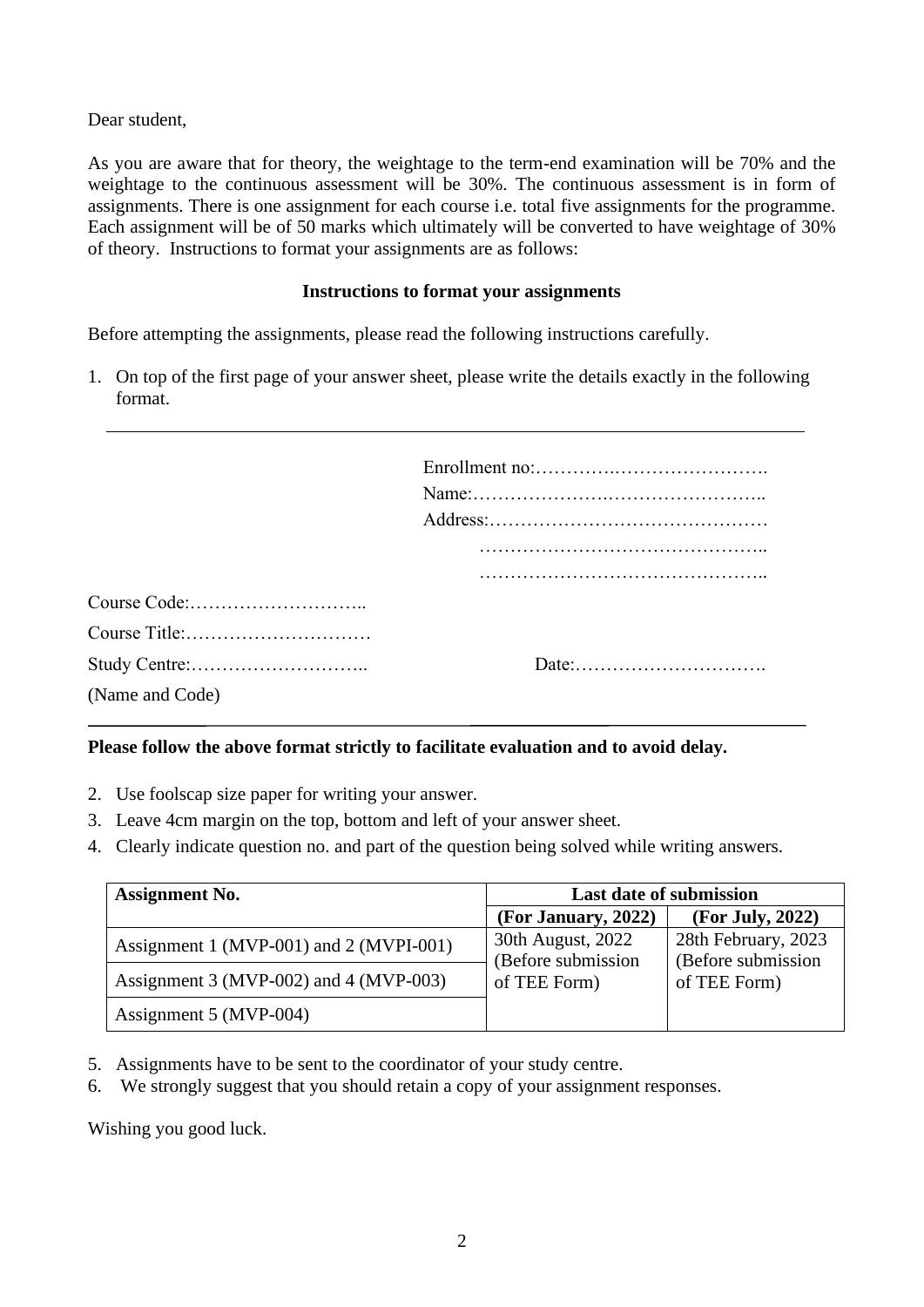### **Assignment - 1 Course Code: MVP-001**

#### **Maximum marks: 50**

#### **Note: Attempt all the questions.**

**Note: Attempt all the questions.**

| $Q.1$ . | Describe post harvest processing of cereals and pasteurization of milk in brief.                                            | $6 + 4$ |
|---------|-----------------------------------------------------------------------------------------------------------------------------|---------|
| Q.2.    | Explain principle and steps involved in treatment of solid and liquid wastes in a food<br>processing plant.                 | 10      |
| Q.3.    | Explain any two properties of lipids. Define immobilized enzyme and give an example<br>of its application in food industry. | $5 + 5$ |
| $Q.4$ . | Describe in details different methods of food preservation.                                                                 | 10      |
| Q.5.    | Explain probability and non-probability sampling techniques used for analysis of food<br>samples.                           | 10      |

### **Assignment - 2 Course Code: MVPI-001**

#### **Maximum marks: 25**

| Note: Attempt all the questions. |                                                                                                                                      |  |  |
|----------------------------------|--------------------------------------------------------------------------------------------------------------------------------------|--|--|
| Q.1.                             | Explain the following with examples: probiotics, prebiotics and synbiotics.                                                          |  |  |
| Q.2.                             | What is fermentation? Explain various types of food fermentation with examples.                                                      |  |  |
| Q.3.                             | What is the importance of rapid detection techniques for food microorganisms? 5<br>Explain immunological methods of rapid detection. |  |  |
| Q.4.                             | Discuss the methods of detection of E. Coli.                                                                                         |  |  |
| Q.5.                             | Write a note on food borne diseases.                                                                                                 |  |  |

### **Assignment - 3 Course Code: MVP-002**

#### **Maximum marks: 50**

| $Q.1$ . | Visit www.fssai.gov.in and read the Food safety and standards regulations. List the<br>Food safety and standard regulations. Describe important features of the Food safety<br>and standard (Packaging) regulation, 2018. | 10 |
|---------|---------------------------------------------------------------------------------------------------------------------------------------------------------------------------------------------------------------------------|----|
| Q.2.    | (a) Explain salient features of FTDR Act 1992.                                                                                                                                                                            | 5  |
|         | (b) Describe different export promotion schemes which are in operation in the country.                                                                                                                                    | 5  |
| Q.3.    | Define the Codex and its functions. Describe standards setting process followed by the<br>Codex.                                                                                                                          | 10 |
| Q.4.    | Explain the role of BIS and AGMARK standards in maintaining Food Quality<br>Standards.                                                                                                                                    | 10 |
| Q.5.    | (a) Explain the salient features of the Export Inspection Council.                                                                                                                                                        | 5  |
|         | (b) What are standards of emission or discharge of environmental pollutants?                                                                                                                                              | 5  |